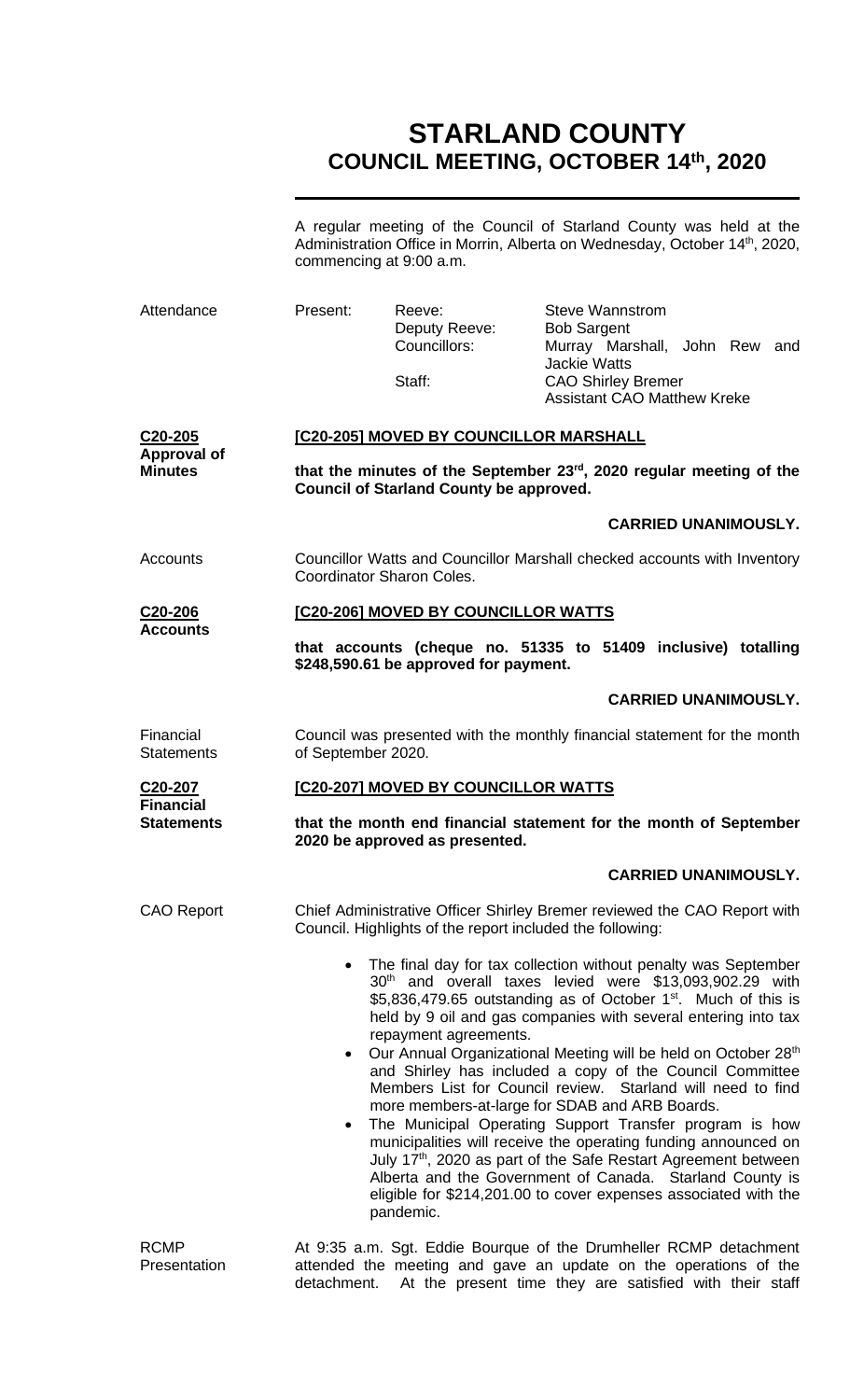|                                             | compliment of officers and currently there is a 42% decrease in criminal<br>code offences when compared to the same period last year.                                                                                                                                                                                                                                                                                                                                                                                                                                                                                                                                                                                               |  |  |
|---------------------------------------------|-------------------------------------------------------------------------------------------------------------------------------------------------------------------------------------------------------------------------------------------------------------------------------------------------------------------------------------------------------------------------------------------------------------------------------------------------------------------------------------------------------------------------------------------------------------------------------------------------------------------------------------------------------------------------------------------------------------------------------------|--|--|
| Departure                                   | At 10:15 a.m. Sgt. Bourque departed from the meeting.                                                                                                                                                                                                                                                                                                                                                                                                                                                                                                                                                                                                                                                                               |  |  |
| Attendance and<br><b>PW Report</b>          | At 10:30 a.m. PW Supervisor Ken Menage attended the meeting and<br>reviewed the PW Report with Council. Highlights of his report included the<br>following:                                                                                                                                                                                                                                                                                                                                                                                                                                                                                                                                                                         |  |  |
|                                             | The PW Crew has been hauling and placing pit run, moving to<br>$\bullet$<br>the new shop, doing sign work and fixing potholes on the<br>Craigmyle Resource road.<br>The Shop Crew have been working on approximately 29 pieces<br>$\bullet$<br>of equipment and driving trucks and helping with labour projects.<br>Gradermen have been blading roads and working on some dirt<br>$\bullet$<br>roads.<br>Ken has been working on the new yard parking plan, the Morton<br>$\bullet$<br>Pit application and working with the fencing contractor.<br>The contract grader operator is looking to renew his contract with<br>Starland County for five years at an increased rate. Ken will<br>look into either renewing or retendering. |  |  |
| <b>Policy 120-1</b>                         | CAO Bremer continued her review with Council of Policy 120-1, Employee<br>Use of Municipal Vehicles, Equipment and Facilities. The policy sets out<br>the conditions whereby staff may use County assets for their own benefit.<br>Administration are proposing revisions to bring the policy in line with current<br>practice. Council advised that Section 2 be amended to clarify that staff<br>must pay for use of all equipment.                                                                                                                                                                                                                                                                                               |  |  |
| C20-208<br><b>Policy 120-1</b>              | [C20-208] MOVED BY COUNCILLOR REW                                                                                                                                                                                                                                                                                                                                                                                                                                                                                                                                                                                                                                                                                                   |  |  |
|                                             | that Starland County amend Policy 120-1 by incorporating the<br>revisions suggested by administration and clarifying section 2.                                                                                                                                                                                                                                                                                                                                                                                                                                                                                                                                                                                                     |  |  |
|                                             | <b>CARRIED UNANIMOUSLY.</b>                                                                                                                                                                                                                                                                                                                                                                                                                                                                                                                                                                                                                                                                                                         |  |  |
| <b>Old Public Works</b><br>Office           | Previously employees were using a converted weigh scale office building<br>for office space which is now unnecessary as more office space is available<br>in the new shop/office. Plans need to be made to either sell or repurpose<br>the building.                                                                                                                                                                                                                                                                                                                                                                                                                                                                                |  |  |
| C <sub>20</sub> -209                        | [C20-209] MOVED BY COUNCILLOR MARSHALL                                                                                                                                                                                                                                                                                                                                                                                                                                                                                                                                                                                                                                                                                              |  |  |
| <b>Public Works</b><br><b>Office Tender</b> | that Starland County offer for tender the portable Public Works office<br>building in the spring, noting that neither the high tender nor any<br>tender may b e accepted.                                                                                                                                                                                                                                                                                                                                                                                                                                                                                                                                                           |  |  |
|                                             | <b>CARRIED UNANIMOUSLY.</b>                                                                                                                                                                                                                                                                                                                                                                                                                                                                                                                                                                                                                                                                                                         |  |  |
| Departure                                   | At 11:28 a.m. Ken departed from the meeting.                                                                                                                                                                                                                                                                                                                                                                                                                                                                                                                                                                                                                                                                                        |  |  |
| <b>Insurance Final</b><br>Proof of Loss     | Council was presented with the final Fire Proof Of Loss statement covering<br>the fire at the old administration building. The total claim amounted to<br>\$4,755,187.79.                                                                                                                                                                                                                                                                                                                                                                                                                                                                                                                                                           |  |  |
| Attendance and<br><b>MS Report</b>          | At 11:30 a.m. MS Manager Glen Riep attended the meeting and reviewed<br>the MS report with Council. Highlights of the report included:                                                                                                                                                                                                                                                                                                                                                                                                                                                                                                                                                                                              |  |  |
|                                             | • Glen's crew has completed reclamation work on Pat Murray's<br>property for the area that was excavated during the earlier water<br>repair. It required mostly spreading and levelling of topsoil and<br>discing the impacted areas.<br>• Glen has been working with the developers on the Raptor's Ridge<br>development as they have started doing a geotechnical review of                                                                                                                                                                                                                                                                                                                                                       |  |  |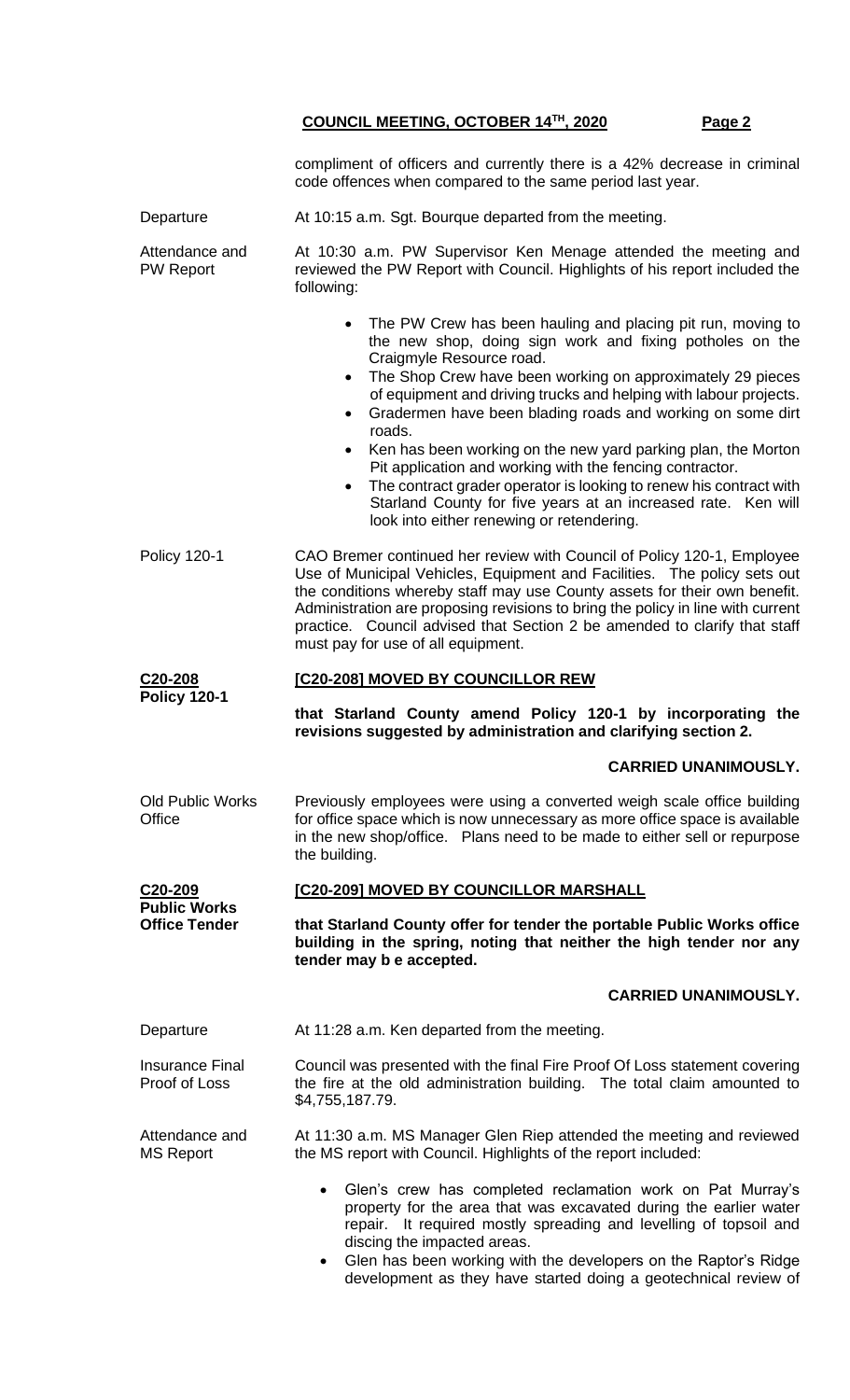|                                        | the property. The issue that has come forth is in regard to the<br>pipeline alignment and the location of the existing pipeline. The<br>section on the waterline that crosses the property to be developed<br>is not on the registered plan and the location of the lines hindered<br>by a lack of working tracer wire. They will have to daylight some of<br>the line to make sure it is not damaged during development.<br>The annual cemetery clean-up is ongoing with staff working on the<br>$\bullet$<br>removal of some of the concrete covers and landscaping the plots<br>and clearing brush and debris.<br>Fall windup is underway for recreation maintenance<br>and<br>decommissioning of the irrigation lines and all the water systems<br>need to be done as the colder weather is now upon us. |  |  |  |
|----------------------------------------|--------------------------------------------------------------------------------------------------------------------------------------------------------------------------------------------------------------------------------------------------------------------------------------------------------------------------------------------------------------------------------------------------------------------------------------------------------------------------------------------------------------------------------------------------------------------------------------------------------------------------------------------------------------------------------------------------------------------------------------------------------------------------------------------------------------|--|--|--|
| Ambulance<br>Dispatch                  | Administration has drafted a letter to the Minister of Health outlining Starland<br>County concerns with the proposed centralization of AHS Dispatch.<br>Currently Starland County is served by Red Deer AHS Dispatch which is<br>being closed.                                                                                                                                                                                                                                                                                                                                                                                                                                                                                                                                                              |  |  |  |
| <b>RMA Fall</b><br>Convention          | The annual fall convention of the Rural Municipalities of Alberta will be held<br>via videoconference on November 3 <sup>rd</sup> and 4 <sup>th</sup> . There will be opportunities<br>to hold meetings with the new Minister of Municipal Affairs Tracy Allard.                                                                                                                                                                                                                                                                                                                                                                                                                                                                                                                                             |  |  |  |
| Fire Invoice                           | Jirka Kaplan of Bearspaw Petroleum submitted a letter to Starland County<br>requesting a review of the fire invoice they received from the Munson Fire<br>Department for a fire they put out on their right of way on the SW-20-29-19-<br>W4 for \$2,200.00 on October 2 <sup>nd</sup> , 2020. No motion was made to modify<br>the invoice.                                                                                                                                                                                                                                                                                                                                                                                                                                                                  |  |  |  |
| Departure                              | At 12:10 p.m. Glen departed from the meeting.                                                                                                                                                                                                                                                                                                                                                                                                                                                                                                                                                                                                                                                                                                                                                                |  |  |  |
| <b>Tax Payment</b><br>Plans            | Assistant CAO Kreke reviewed with Council copies of draft tax payment<br>agreement between Starland County and three oil and gas companies.<br>The agreement provides for terms whereby late payment penalties would<br>be waived provided that the companies adhere to pre-approved payment<br>plans. The agreement would cover all 2020 taxes and run through October<br>of 2021.                                                                                                                                                                                                                                                                                                                                                                                                                          |  |  |  |
| C20-210                                | [C20-210] MOVED BY COUNCILLOR WATTS                                                                                                                                                                                                                                                                                                                                                                                                                                                                                                                                                                                                                                                                                                                                                                          |  |  |  |
| <b>Tax Payment</b><br><b>Agreement</b> | that Starland County enter into a Tax Payment Agreement with Prairie<br>Provident Resources of Calgary, Alberta, that allows for 2020 taxes to<br>be paid as per Schedule B of the agreement and includes a waiver of<br>all penalties associated with late payment of taxes should the terms of<br>the agreement be met.                                                                                                                                                                                                                                                                                                                                                                                                                                                                                    |  |  |  |
|                                        | <b>CARRIED UNANIMOUSLY.</b>                                                                                                                                                                                                                                                                                                                                                                                                                                                                                                                                                                                                                                                                                                                                                                                  |  |  |  |
| C <sub>20</sub> -211                   | <b>[C20-211] MOVED BY COUNCILLOR REW</b>                                                                                                                                                                                                                                                                                                                                                                                                                                                                                                                                                                                                                                                                                                                                                                     |  |  |  |
| <b>Tax Payment</b><br><b>Agreement</b> | that Starland County enter into a Tax Payment Agreement with Pine<br>Cliff Energy of Calgary, Alberta, that allows for 2020 taxes to be paid<br>as per Schedule B of the agreement and includes a waiver of all<br>penalties associated with late payment of taxes should the terms of<br>the agreement be met.                                                                                                                                                                                                                                                                                                                                                                                                                                                                                              |  |  |  |
|                                        | <b>CARRIED UNANIMOUSLY.</b>                                                                                                                                                                                                                                                                                                                                                                                                                                                                                                                                                                                                                                                                                                                                                                                  |  |  |  |
| $C20-212$                              | [C20-212] MOVED BY COUNCILLOR MARSHALL                                                                                                                                                                                                                                                                                                                                                                                                                                                                                                                                                                                                                                                                                                                                                                       |  |  |  |
| <b>Tax Payment</b><br><b>Agreement</b> | that Starland County enter into a Tax Payment Agreement with Apogee<br>Petroleum of Calgary, Alberta, that allows for 2020 taxes to be paid as<br>per Schedule B of the agreement and includes a waiver of all penalties<br>associated with late payment of taxes should the terms of the<br>agreement be met.                                                                                                                                                                                                                                                                                                                                                                                                                                                                                               |  |  |  |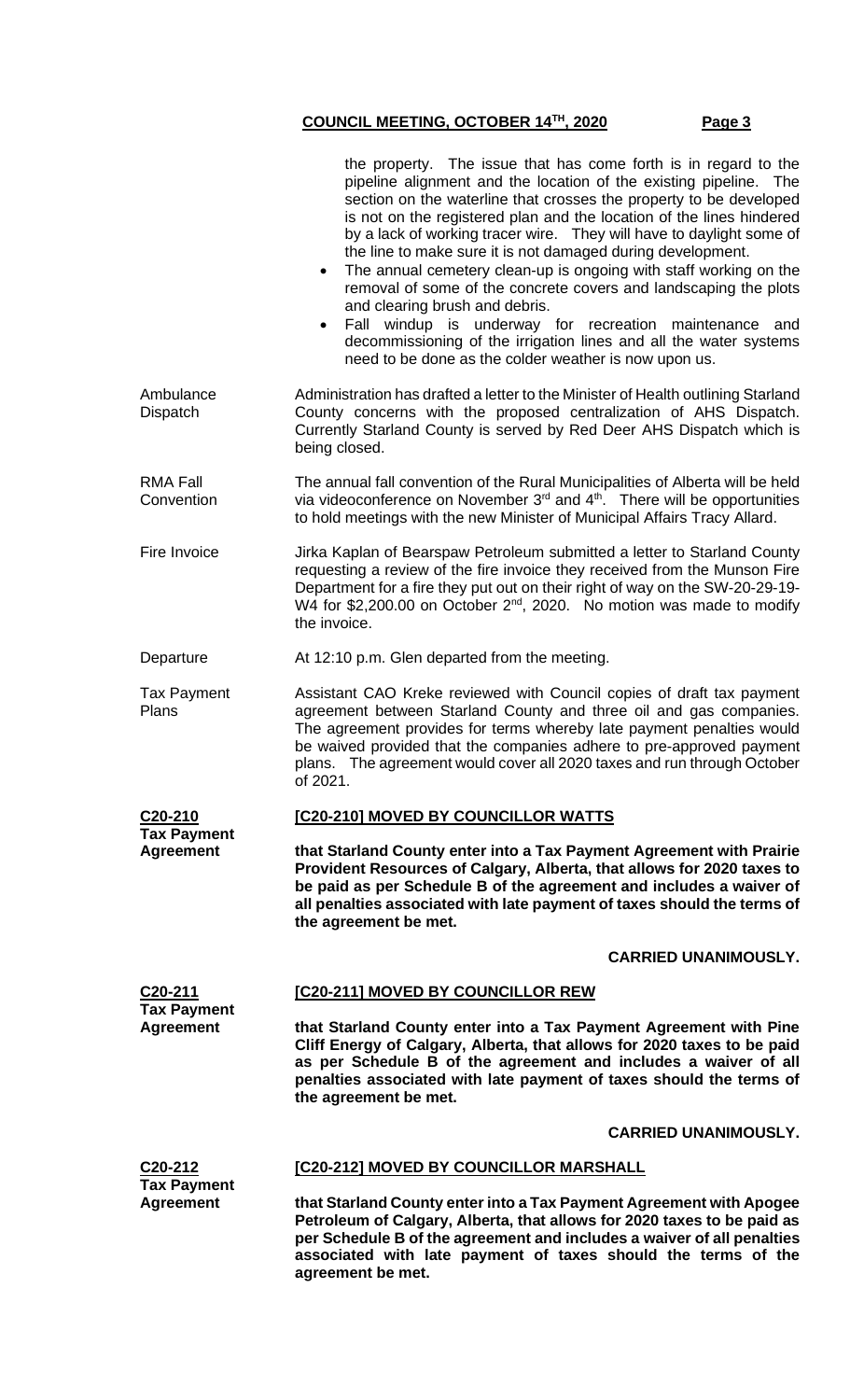## **CARRIED UNANIMOUSLY.**

MOST Program The Government of Canada and Government of Alberta have partnered to offer the Municipal Operating Support Transfer Program to municipalities that have incurred significant extra costs or lost revenue due to the Covid-19 Pandemic. Starland County is eligible for \$214,201.00 and administration will be submitting an application by the end of the month.

**C20-213 Most Program MOU [C20-213] MOVED BY DEPTY REEVE SARGENT that Starland County enter into a Memorandum of Understanding with the Governments of Alberta and Canada as per the terms required** 

**under the Municipal Operating Support Transfer Program.**

## **CARRIED UNANIMOUSLY.**

- Emerging Trends Brownlee LLP will be hosting the annual Emerging Trends Law Seminar on Thursday, February 11<sup>th</sup> and Thursday, February 18<sup>th</sup>, 2021 from 8:30 a.m. to 3:30 p.m. via Zoom videoconference.
- RMA Fall **Conference** The Rural Municipalities of Alberta will be holding their annual Fall Conference virtually on November  $3<sup>rd</sup>$  and  $4<sup>th</sup>$ . The conference still requires registration and numbers will have to be known for attending staff and councillors.

#### **C20-214 [C20-214] MOVED BY COUNCILLOR WATTS**

**RMA Registration**

**that all Councillors and staff designated to attend the fall Rural Municipalities of Alberta video conference on November 3rd and 4th , 2020 be authorized to attend and that registration and expenses be paid.**

## **CARRIED UNANIMOUSLY.**

### **C20-215 Council Meeting [C20-215] MOVED BY COUNCILLOR REW**

**Date Change that the regular meeting of the Council of Starland County scheduled for November 11th, 2020 be moved to November 10th .**

## **CARRIED UNANIMOUSLY.**

Policy 320-13-1 At the request of administration Council is asked to review and approve the rates noted for private land snow removal as per Policy 320-13-1. Currently ratepayers are charged \$50 for laneway plowing and \$120/hr for any additional plowing.

### **C20-216 Policy 320-13-1 [C20-216] MOVED BY DEPUTY REEVE SARGENT.**

**that Policy 320-13-1, Private Land Snow Removal, be approved as submitted by administration.**

## **CARRIED UNANIMOUSLY.**

| Economic<br>Development<br>Presentation | At 2:00 p.m. Matthew Paproski attended the meeting and gave a<br>presentation on using film and television to generate economic<br>development in Starland County. He is the owner of Starland Studios and<br>would like to work with Starland County to bring film and television to<br><b>Starland County.</b> |
|-----------------------------------------|------------------------------------------------------------------------------------------------------------------------------------------------------------------------------------------------------------------------------------------------------------------------------------------------------------------|
| Departure                               | At 2:40 p.m. the Matthew Paproski departed from the meeting.                                                                                                                                                                                                                                                     |
| Council                                 | All councillars procent reported briefly on the committees to which they are                                                                                                                                                                                                                                     |

Council **Committees** All councillors present reported briefly on the committees to which they are appointed.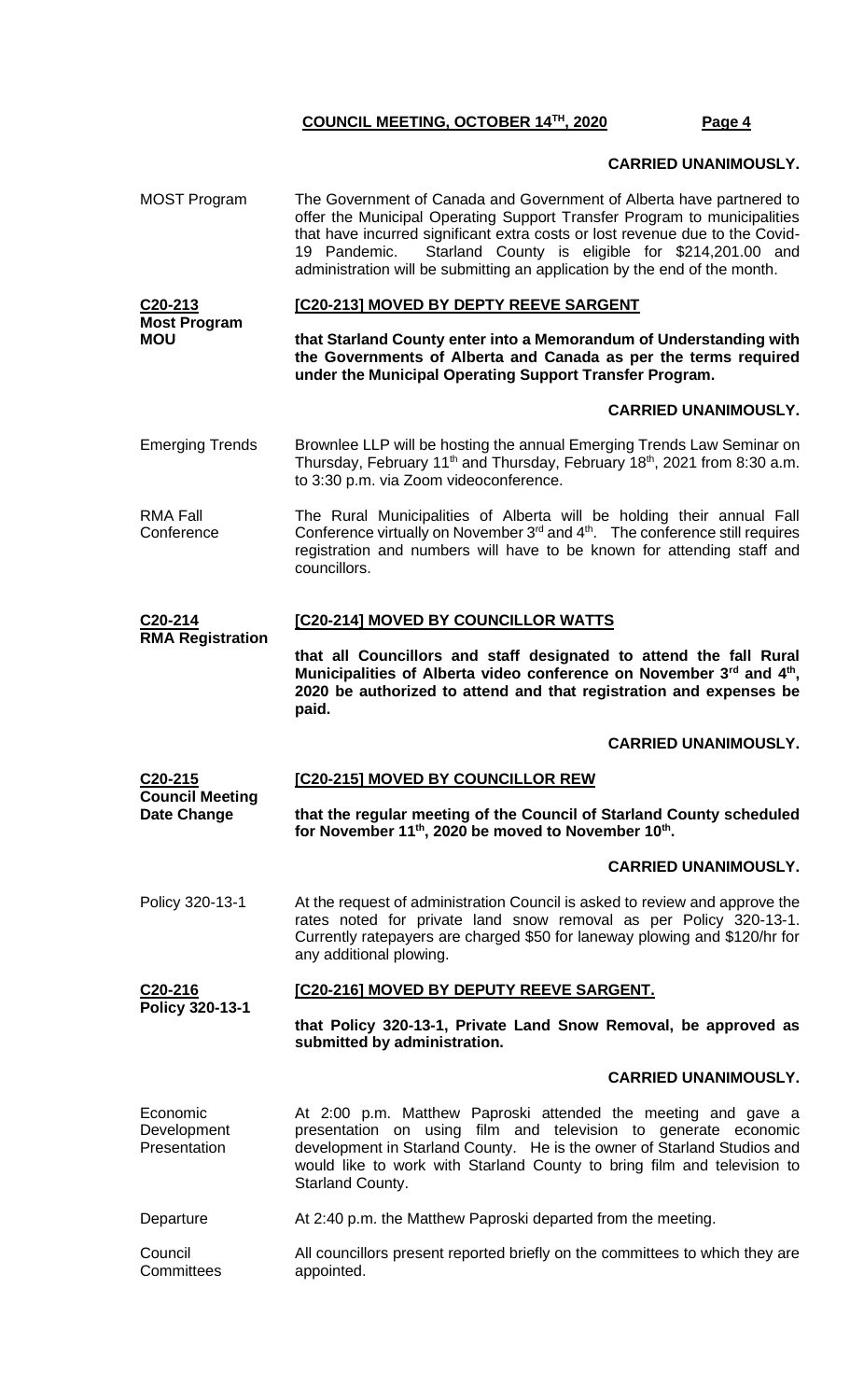| Council<br>Communications | <b>Council Communications:</b>                                                                                                                                                                                                                                                                                                                                                                                                                                                                                                                                                                                                                                                                                                                                                                                                                                                                                                                                                                                                                                                                                                                                                                                                                                                                                                   |                                                                                                                                                                                                                                                                                                                                                                                                                                                                                                                                                                                          |                                                                                                                                                                                                                                                                                                                                                                                                                                                                                                          |  |
|---------------------------|----------------------------------------------------------------------------------------------------------------------------------------------------------------------------------------------------------------------------------------------------------------------------------------------------------------------------------------------------------------------------------------------------------------------------------------------------------------------------------------------------------------------------------------------------------------------------------------------------------------------------------------------------------------------------------------------------------------------------------------------------------------------------------------------------------------------------------------------------------------------------------------------------------------------------------------------------------------------------------------------------------------------------------------------------------------------------------------------------------------------------------------------------------------------------------------------------------------------------------------------------------------------------------------------------------------------------------|------------------------------------------------------------------------------------------------------------------------------------------------------------------------------------------------------------------------------------------------------------------------------------------------------------------------------------------------------------------------------------------------------------------------------------------------------------------------------------------------------------------------------------------------------------------------------------------|----------------------------------------------------------------------------------------------------------------------------------------------------------------------------------------------------------------------------------------------------------------------------------------------------------------------------------------------------------------------------------------------------------------------------------------------------------------------------------------------------------|--|
|                           | Tolman Bridge Campground re: Formal Expression of Interest<br>i)<br>ii)<br>P. Hoover re: Damage Claim Follow-up<br>Prairie Land Public School Division re: Board Highlight and Thank<br>iii)                                                                                                                                                                                                                                                                                                                                                                                                                                                                                                                                                                                                                                                                                                                                                                                                                                                                                                                                                                                                                                                                                                                                     |                                                                                                                                                                                                                                                                                                                                                                                                                                                                                                                                                                                          |                                                                                                                                                                                                                                                                                                                                                                                                                                                                                                          |  |
|                           | you<br>Palliser Regional Municipal Services re: Board of Directors'<br>iv)                                                                                                                                                                                                                                                                                                                                                                                                                                                                                                                                                                                                                                                                                                                                                                                                                                                                                                                                                                                                                                                                                                                                                                                                                                                       |                                                                                                                                                                                                                                                                                                                                                                                                                                                                                                                                                                                          |                                                                                                                                                                                                                                                                                                                                                                                                                                                                                                          |  |
|                           | <b>Meeting Minutes</b><br><b>Rural Municipalities of Alberta</b><br>V)<br><b>Contact Newsletter (3 Issues)</b>                                                                                                                                                                                                                                                                                                                                                                                                                                                                                                                                                                                                                                                                                                                                                                                                                                                                                                                                                                                                                                                                                                                                                                                                                   |                                                                                                                                                                                                                                                                                                                                                                                                                                                                                                                                                                                          |                                                                                                                                                                                                                                                                                                                                                                                                                                                                                                          |  |
| Accounts                  | Accounts - see prior motion.                                                                                                                                                                                                                                                                                                                                                                                                                                                                                                                                                                                                                                                                                                                                                                                                                                                                                                                                                                                                                                                                                                                                                                                                                                                                                                     |                                                                                                                                                                                                                                                                                                                                                                                                                                                                                                                                                                                          |                                                                                                                                                                                                                                                                                                                                                                                                                                                                                                          |  |
|                           | A.H. GRADER SERVICE LTD.<br>A&D HARPER TIRE (1979) LTD.<br>ACKLANDS-GRAINGER INC.<br>ADAMS INDUSTRIAL SUPPLIES INC.<br>AIR LIQUIDE CANADA INC.<br>ALBERTA GOVERNMENT SERVICES<br>ALBERTA ONE-CALL CORPORATION<br>ATB FINANCIAL MASTERCARD<br>ATCO STRUCTURES & LOGISTICS LTD. CK# 51343<br><b>AUTO VALUE PARTS - DRUMHELLER</b><br><b>AUTO-QUIP</b><br><b>BIG COUNTRY GAS CO-OP</b><br><b>BROWNLEE LLP</b><br><b>CANADA POST CORPORATION</b><br><b>CENTRAL ALBERTA HAY CENTRE</b><br><b>CHAMPION COMMERCIAL PRODUCTS</b><br><b>CINTAS CANADA LIMITED</b><br>CLEARTECH INDUSTRIES INC.<br><b>CSE GROUP OF COMPANIES</b><br>DIGITEX CANADA INC.<br>DIRECTDIAL.COM<br>DRUMHELLER SOLID WASTE<br>DRUMHELLER CHRYSLER<br>DRUMHELLER EQUIPMENT SALES<br>DRUMHELLER REGISTRIES<br>ETHELO DECISIONS INC.<br>FOUNTAIN TIRE LTD.<br>FRONTIER POWER PRODUCTS LTD.<br>GLOVER INTERNATIONAL TRUCKS LTD. CK# 51363<br><b>HECK, BRIAN</b><br>HENRY KROEGER REGIONAL WATER<br>HI-WAY 9 EXPRESS LTD.<br><b>HODGE, ROGER</b><br>IMAGE CRAFTER SIGNS INC.<br>KUHL TUF WEAR LTD.<br><b>LAPP</b><br><b>LOOMIS EXPRESS</b><br>MARSHALL, MURRAY<br><b>MORRIN FOODS</b><br>NEW WEST FREIGHTLINER INC-RD<br><b>OLD MACDONALD KENNELS</b><br><b>OLIVER IRRIGATION</b><br>PRIMROSE, BRAD<br>PUROLATOR INC.<br>RECEIVER GENERAL OF CANADA<br><b>RMA FUEL</b> | CK# 51335<br>CK# 51336<br>CK# 51337<br>CK# 51338<br>CK# 51339<br>CK# 51340<br>CK# 51341<br>CK# 51342<br>CK# 51344<br>CK# 51345<br>CK# 51346<br>CK# 51347<br>CK# 51348<br>CK# 51349<br>CK# 51350<br>CK# 51351<br>CK# 51352<br>CK# 51353<br>CK# 51354<br>CK# 51355<br>CK# 51356<br>CK# 51357<br>CK# 51358<br>CK# 51359<br>CK# 51360<br>CK# 51361<br>CK# 51362<br>CK# 51364<br>CK# 51365<br>CK# 51366<br>CK# 51367<br>CK# 51368<br>CK# 51369<br>CK# 51370<br>CK# 51371<br>CK# 51372<br>CK# 51373<br>CK# 51374<br>CK# 51375<br>CK# 51376<br>CK# 51377<br>CK# 51378<br>CK# 51379<br>CK# 51380 | 17,640.00<br>1,892.73<br>391.59<br>249.45<br>411.35<br>286.00<br>59.85<br>6,692.27<br>1,238.13<br>802.03<br>31.50<br>157.50<br>3,031.61<br>10.09<br>228.43<br>2,160.84<br>82.95<br>739.20<br>444.15<br>431.66<br>2,073.42<br>127.82<br>121.80<br>1,649.68<br>28.00<br>2,993.00<br>6,070.56<br>226.93<br>1,667.62<br>169.60<br>9,403.34<br>853.84<br>14,584.04<br>971.39<br>157.49<br>20,441.20<br>116.85<br>465.40<br>42.00<br>62.75<br>620.55<br>139.91<br>13,475.79<br>61.44<br>36,710.87<br>29,790.10 |  |
|                           | ROADATA SERVICES LTD.<br>ROWE, LYLE<br>ROYAL CARETAKING SUPPLIES INC.                                                                                                                                                                                                                                                                                                                                                                                                                                                                                                                                                                                                                                                                                                                                                                                                                                                                                                                                                                                                                                                                                                                                                                                                                                                            | CK# 51381<br>CK# 51382<br>CK# 51383                                                                                                                                                                                                                                                                                                                                                                                                                                                                                                                                                      | 422.11<br>500.00<br>630.88                                                                                                                                                                                                                                                                                                                                                                                                                                                                               |  |
|                           | 1858097 ALBERTA LTD.                                                                                                                                                                                                                                                                                                                                                                                                                                                                                                                                                                                                                                                                                                                                                                                                                                                                                                                                                                                                                                                                                                                                                                                                                                                                                                             | CK# 51384                                                                                                                                                                                                                                                                                                                                                                                                                                                                                                                                                                                | 34.13                                                                                                                                                                                                                                                                                                                                                                                                                                                                                                    |  |
|                           | SHARPE, KERRY<br>SHIPPERS SUPPLY ULC.                                                                                                                                                                                                                                                                                                                                                                                                                                                                                                                                                                                                                                                                                                                                                                                                                                                                                                                                                                                                                                                                                                                                                                                                                                                                                            | CK# 51385<br>CK# 51386                                                                                                                                                                                                                                                                                                                                                                                                                                                                                                                                                                   | 147.04<br>2,651.25                                                                                                                                                                                                                                                                                                                                                                                                                                                                                       |  |